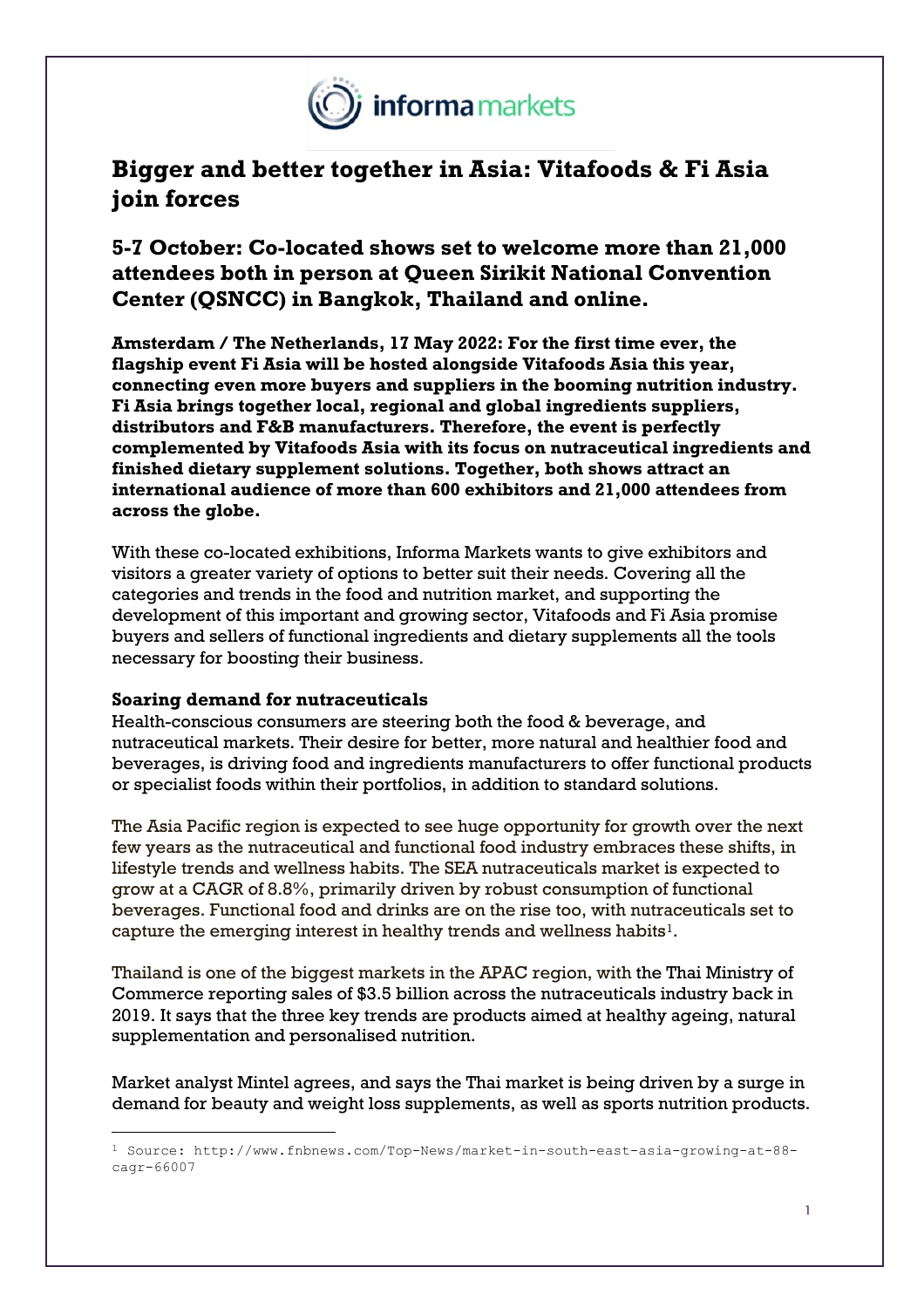

Consumers who are willing to spend more on health supplements in a bid to look younger and more attractive, coupled with growing awareness of the importance of good health, are also expected to positively impact the nutraceuticals market. Its research reveals that the demand for nutraceuticals is greater among highereducated, higher-income millennial Thai women living in urban areas. The pandemic has also led to consumers throughout Asia increasingly seeking products that support immune health, particularly vulnerable groups.

#### **Exciting opportunities**

"The COVID-19 pandemic and outdoor pollution has resulted in increased interest in health among consumers," says Pimwadee Aguilar, Mintel's Associate Director, Food & Drink, Thailand. "This has created more exciting opportunities for vitamins, minerals and supplements which offer convenient and natural preventive health solutions."

Natasha Berrow, Executive Vice President Food: "Bringing together Fi Asia and Vitafoods Asia is a timely move, and one which will allow visitors and attendees to gain insights into ingredient innovations and trends throughout the entire supply chain. It is also the perfect opportunity to network and discover suitable solutions and partners – as well as a big platform of ideas."

Key exhibitors will include ADM, Beneo, Bunge, DSM, Gnosis, IMCD, Jebsen&Jebsen, Lonza, Pharmalinea, Synformulas and Vidya Herbs.

Fi Asia show highlights include innovation tours hosted by NutriMarketing, which will allow visitors to explore the show floor in an efficient and informative way. And, as always, Innova will be powering the Innovation Zone, while Mintel will be hosting a series of online webinars.

\*\*\*\*\*\*\*\*\*\*\*\*\*\*\*\*\*\*\*\*

#### **About Informa Markets**

Informa Markets provides many different industries and markets with the right platforms for trade, innovation and growth. The portfolio includes more than 550 international B2B events for brands in Healthcare & Pharma, Infrastructure, Construction & Real Estate, Fashion & Apparel, Hospitality, Food & Beverage and Health & Nutrition. Informa Markets provides opportunities for customers and partners around the world to engage, and create new experiences for successful business - through trade shows, customised digital content and measurable data solutions. The world's leading trade show organiser supports a wide range of trade markets, unlocking new opportunities and helping customers succeed 365 days a year. More information can be found at www.informamarkets.com.

#### **About Food ingredients Global**